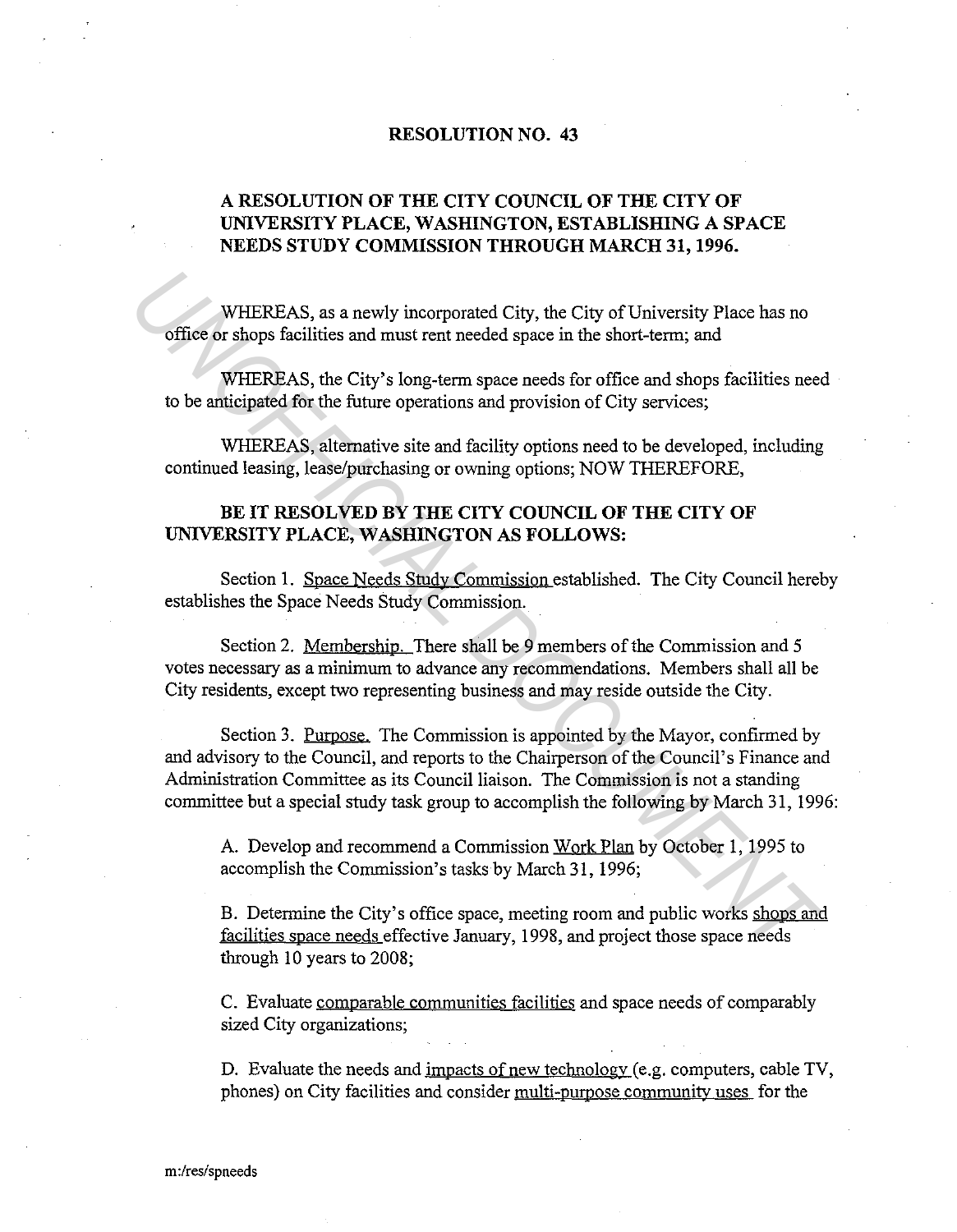City facilities, including general public areas after hours and/or meeting rooms and town hall facilities or rental for commercial or private functions;

E. Consider and evaluate the secondary impacts or benefits of locating City office, shops and facilities on existing business or in revitalizing business areas of the City.

F. Consider and recommend the space and facility needs assumptions underlying any conclusions, such as: square feet per office employee; storage and equipment areas; counter areas; meeting rooms for small, medium and large groups; Council meeting/hearing room, and office and/or executive session meeting room; parking and overflow parking; public works shops and facilities either adjacent to or separate from City offices; handicap and ADA requirements; OSHA and safety requirements; emergency operations center capability and communications; and essential building structure and location considerations. F. Consider and recommend the space and facility needs <u>assumptions</u> underlying<br>my conclusions, such as: square feet per office employee; storage and equipment<br>meeting/hearing races, meeting rooms for mail, medium and larg

G. Consider and recommend a physical configuration of office space and facilities to enhance customer service and organizational change, with a safe and open feel in a campus setting with public spaces and recognizable features or facilities; expansion capability if contract services are brought in-house; and general site characteristics increasing community identity and sense of place.

H. Identify the advantages and disadvantages of leasing, renting, lease/purchasing, owning, overbuilding/subleasing, joint use/ownership or other options, including interest rate assumptions on cost of funds and property tax exemptions.

I. Develop recent comparable public or private construction projects, costs per square foot and ranges (e.g. schools, library, fire, etc.).

J. Determine a base assumption or range as to space needs and prepare a summarv of needs. options and life-cvcle full cost projections, including rent or debt service, operations and maintenance, energy costs, and sublease revenue.

K. Determine and map, including location and site plan map, at least six site locations and cost estimates.

L. Identify 3 lease. or lease/purchase. or build-to-suit options in rank order considering utility and cost; and recommend 3 own/build site and facility options in rank order considering utility and cost

M. Prepare and present a progress report to Council early in December, 1995 and again in late January 1996;